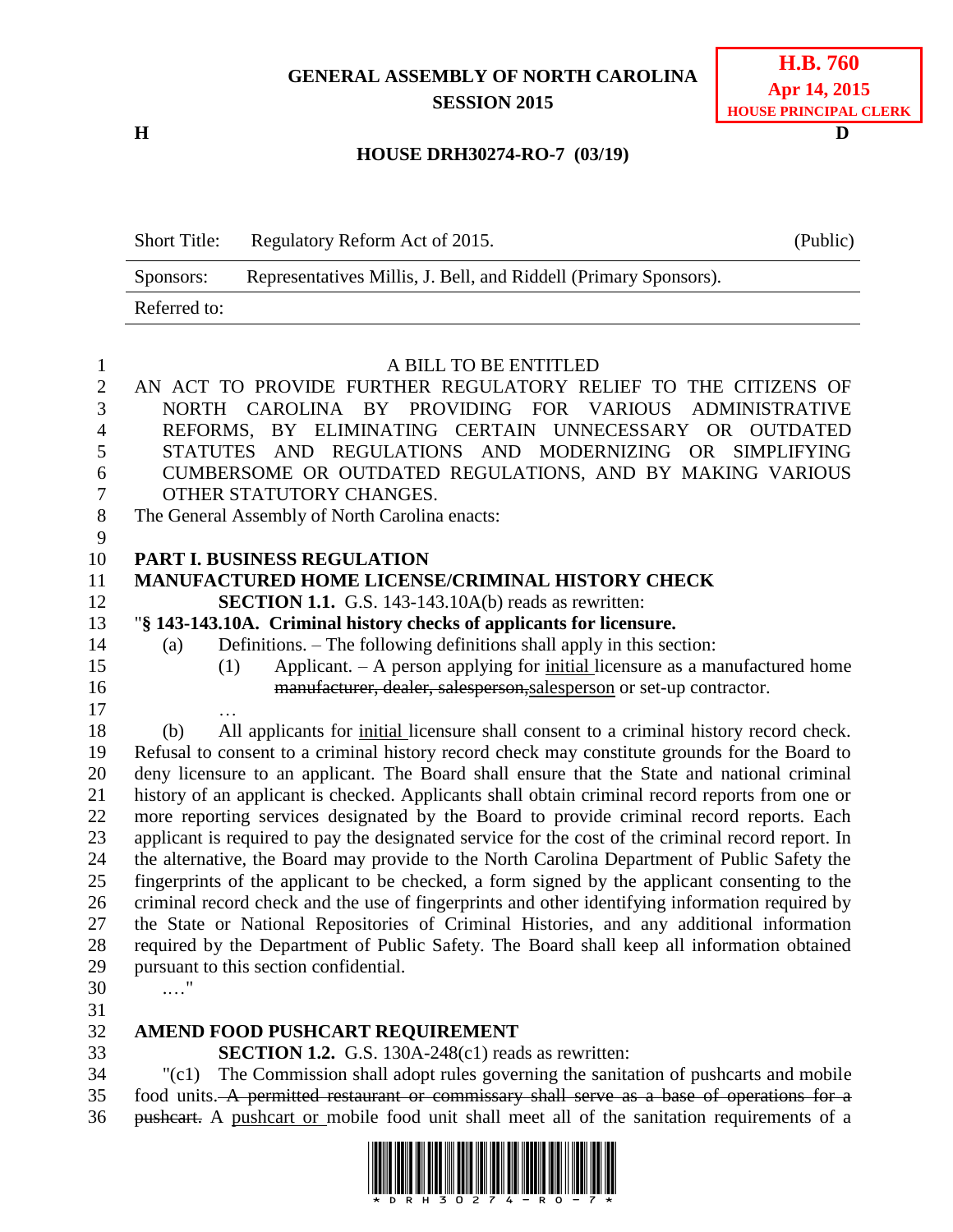# **General Assembly of North Carolina Session 2015**

| $\mathbf{1}$   | permitted commissary or shall have a permitted restaurant or commissary that serves as its base    |  |  |
|----------------|----------------------------------------------------------------------------------------------------|--|--|
| $\mathfrak{2}$ | of operation."                                                                                     |  |  |
| $\mathfrak{Z}$ |                                                                                                    |  |  |
| $\overline{4}$ | PART II. STATE AND LOCAL GOVERNMENT REGULATION                                                     |  |  |
| 5              | <b>ZONING DENSITY CREDITS</b>                                                                      |  |  |
| 6              | <b>SECTION 2.1.</b> G.S. 160A-381(a) reads as rewritten:                                           |  |  |
| $\tau$         | For the purpose of promoting health, safety, morals, or the general welfare of the<br>$"$ (a)      |  |  |
| 8              | community, any city may adopt zoning and development regulation ordinances. These                  |  |  |
| 9              | ordinances may be adopted as part of a unified development ordinance or as a separate              |  |  |
| 10             | ordinance. A zoning ordinance may regulate and restrict the height, number of stories and size     |  |  |
| 11             | of buildings and other structures, the percentage of lots that may be occupied, the size of yards, |  |  |
| 12             | courts and other open spaces, the density of population, the location and use of buildings,        |  |  |
| 13             | structures and land. The ordinance mayshall provide density credits or severable development       |  |  |
| 14             | rights for dedicated rights-of-way pursuant to G.S. 136-66.10 or G.S. 136-66.11."                  |  |  |
| 15             |                                                                                                    |  |  |
| 16             | NO FISCAL NOTE REQUIRED FOR LESS STRINGENT RULES                                                   |  |  |
| 17             | <b>SECTION 2.2.(a)</b> G.S. 150B-21.3A(d) reads as rewritten:                                      |  |  |
| 18             | Timetable. – The Commission shall establish a schedule for the review and<br>" $(d)$               |  |  |
| 19             | readoption of existing rules in accordance with this section on a decennial basis as follows:      |  |  |
| 20             |                                                                                                    |  |  |
| 21             | (2)<br>With regard to the readoption of rules as required by sub-subdivision $(c)(2)g$ .           |  |  |
| 22             | of this section, once the final determination report becomes effective, the                        |  |  |
| 23             | Commission shall establish a date by which the agency must readopt the                             |  |  |
| 24             | rules. The Commission shall consult with the agency and shall consider the                         |  |  |
| 25             | agency's rule-making priorities in establishing the readoption date. The                           |  |  |
| 26             | agency may amend a rule as part of the readoption process. If a rule is                            |  |  |
| 27             | readopted without substantive change, change or if the rule is amended to                          |  |  |
| 28             | impose a less stringent burden on regulated persons, the agency is not                             |  |  |
| 29             | required to prepare a fiscal note as provided by G.S. 150B-21.4."                                  |  |  |
| 30             | <b>SECTION 2.2.(b)</b> This section is effective when it becomes law and applies to                |  |  |
| 31             | periodic review of existing rules occurring pursuant to G.S. 150B-21.3A on or after that date.     |  |  |
| 32             |                                                                                                    |  |  |
| 33             | APO TO MAKE RECOMMENDATIONS ON OCCUPATIONAL LICENSING BOARD                                        |  |  |
| 34             | <b>CHANGES</b>                                                                                     |  |  |
| 35             | <b>SECTION 2.3.</b><br>Pursuant to G.S. 120-70.101(3a), the Joint Legislative                      |  |  |
| 36             | Administrative Procedure Oversight Committee (APO) shall review the recommendations                |  |  |
| 37             | contained in the Joint Legislative Program Evaluation Oversight Committee's report, entitled       |  |  |
| 38             | "Occupational Licensing Agencies Should Not be Centralized, but Stronger Oversight is              |  |  |
| 39             | Needed" to determine the best way to accomplish the recommendations contained in the report        |  |  |
| 40             | and to improve oversight of occupational licensing boards. In conducting the review, APO shall     |  |  |
| 41             | consult with occupational licensing boards, licensees, associations representing licensees, the    |  |  |
| 42             | Department of Commerce, and other interested parties. The APO cochairs may establish               |  |  |
| 43             | subcommittees to assist with various parts of the review, including determining whether            |  |  |
| 44             | licensing authority should be continued for the 12 boards identified in the report. The APO        |  |  |
| 45             | shall propose legislation to the 2016 Session of the 2015 General Assembly.                        |  |  |
| 46             |                                                                                                    |  |  |
| 47             | PART III. ENVIRONMENTAL AND NATURAL RESOURCE REGULATION                                            |  |  |
| 48             | <b>AMEND ISOLATED WETLANDS LAW</b>                                                                 |  |  |
| 49             | <b>SECTION 3.1.(a)</b> For the purposes of implementing Section .1300 of Subchapter                |  |  |
| 50             | 2H of Chapter 2 of Title 15A of the North Carolina Administrative Code (Discharges to              |  |  |
|                |                                                                                                    |  |  |

Isolated Wetlands and Isolated Waters), the isolated wetlands provisions of Section .1300 shall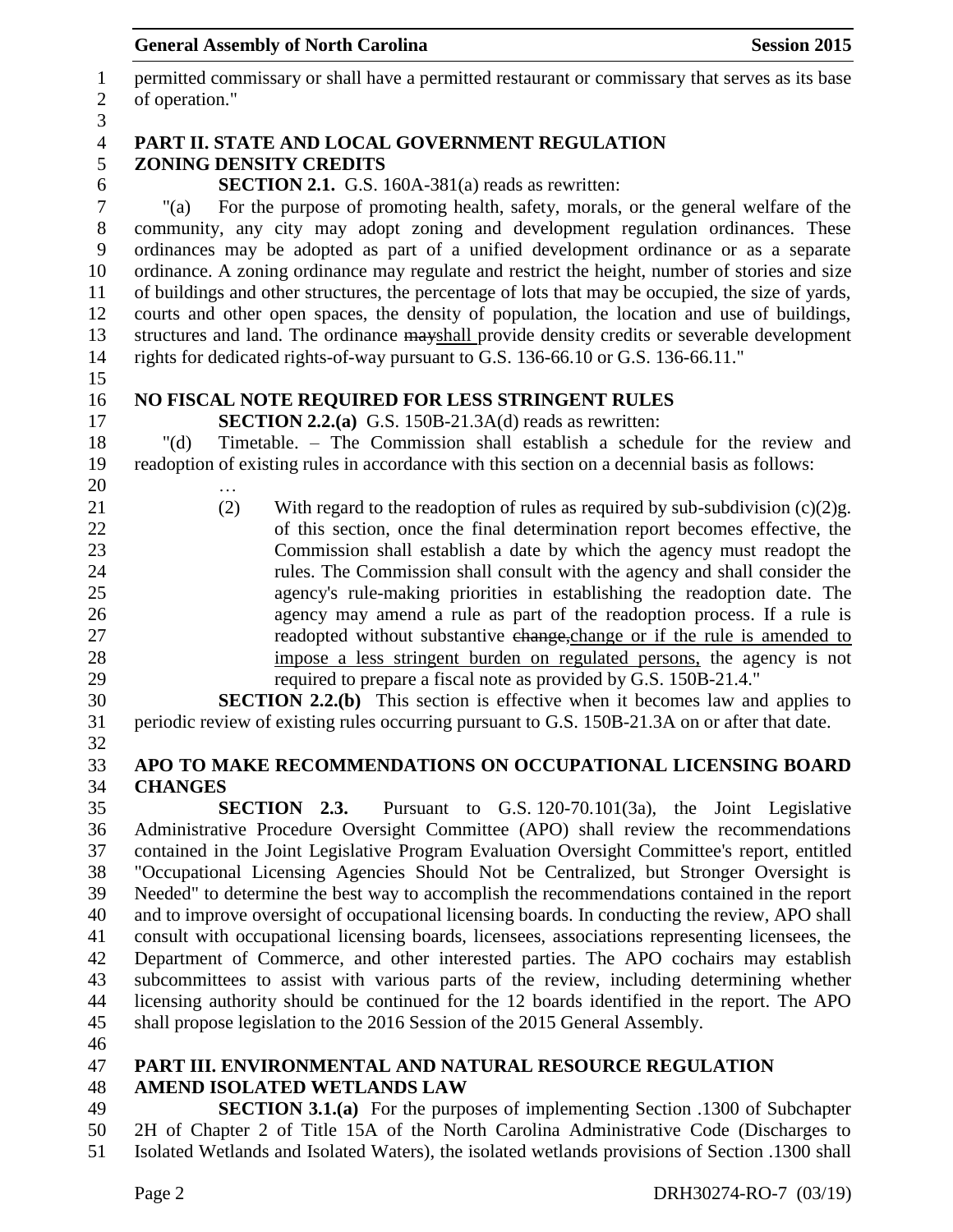#### **General Assembly of North Carolina Session 2015**

 apply only to a Basin Wetland or Bog and no other wetland types as described in the North Carolina Wetland Assessment User Manual prepared by the North Carolina Wetland Functional Assessment Team, version 4.1 October, 2010, that are not jurisdictional wetlands under the federal Clean Water Act. The isolated wetlands provisions of Section .1300 shall not apply to an isolated man-made ditch or pond constructed for stormwater management purposes, any other man-made isolated pond, or any other type of isolated wetland, and the Department of Environment and Natural Resources shall not regulate such water bodies under Section .1300. **SECTION 3.1.(b)** The Environmental Management Commission may adopt rules to amend Section .1300 of Subchapter 2H of Chapter 2 of Title 15A of the North Carolina Administrative Code consistent with Section 3.1(a). **SECTION 3.1.(c)** Section 54 of S.L. 2014-120 reads as rewritten: "**SECTION 54.(a)** Until the effective date of the revised permanent rule that the Environmental Management Commission is required to adopt pursuant to Section 54(c) of this act, the Commission and the Department of Environment and Natural Resources shall implement 15A NCAC 02H .1305 (Review of Applications) as provided in Section 54(b) of this act. "**SECTION 54.(b)** Notwithstanding 15A NCAC 02H .1305 (Review of Applications), all of the following shall apply to the implementation of 15A NCAC 02H .1305: (1) The amount of impacts of isolated wetlands under 15A NCAC 02H .1305(d)(2) shall be less than or equal to one acre of isolated wetlands east 22 of I-95 for the entire project and less than or equal to 1/3 acre of isolated wetlands west of I-95 for the entire project. (2) Mitigation requirements for impacts to isolated wetlands shall only apply to the amount of impact that exceeds the thresholds set out in subdivision (1) of 26 this section. The mitigation ratio for impacts of greater than one **acreexceeding the thresholds for the entire project under 15A NCAC 02H** 28 .1305(g)(6) shall be 1:1 and may be located on the same parcel. (3) For purposes of Section 54(b) of this section, "isolated wetlands" means a Basin Wetland or Bog as described in the North Carolina Wetland Assessment User Manual prepared by the North Carolina Wetland Functional Assessment Team, version 4.1 October, 2010, that are not **jurisdictional wetlands under the federal Clean Water Act. An "isolated**  wetland" does not include an isolated man-made ditch or pond constructed for stormwater management purposes or any other man-made isolated pond. (4) Impacts to isolated wetlands shall not be combined with the project impacts to 404 jurisdictional wetlands or streams for the purpose of determining when impact thresholds that trigger a mitigation requirement are met. "**SECTION 54.(c)** The Environmental Management Commission shall adopt rules to amend 15A NCAC 02H .1300 through 15A NCAC 02H .1305 consistent with Section 54(b) of this act. Notwithstanding G.S. 150B-19(4), the rule adopted by the Commission pursuant to this subsection shall be substantively identical to the provisions of Section 54(b) of this act. Rules adopted pursuant to this subsection are not subject to Part 3 of Article 2A of Chapter 150B of the General Statutes. Rules adopted pursuant to this subsection shall become effective as provided in G.S. 150B-21.3(b1) as though 10 or more written objections had been received as provided by G.S. 150B-21.3(b2).

 "**SECTION 54.(d)** The Department of Environment and Natural Resources shall study (i) how the term "isolated wetland" has been previously defined in State law and whether the term should be clarified in order to provide greater certainty in identifying isolated wetlands; (ii) the surface area thresholds for the regulation of mountain bog isolated wetlands, including whether mountain bog isolated wetlands should have surface area regulatory thresholds different from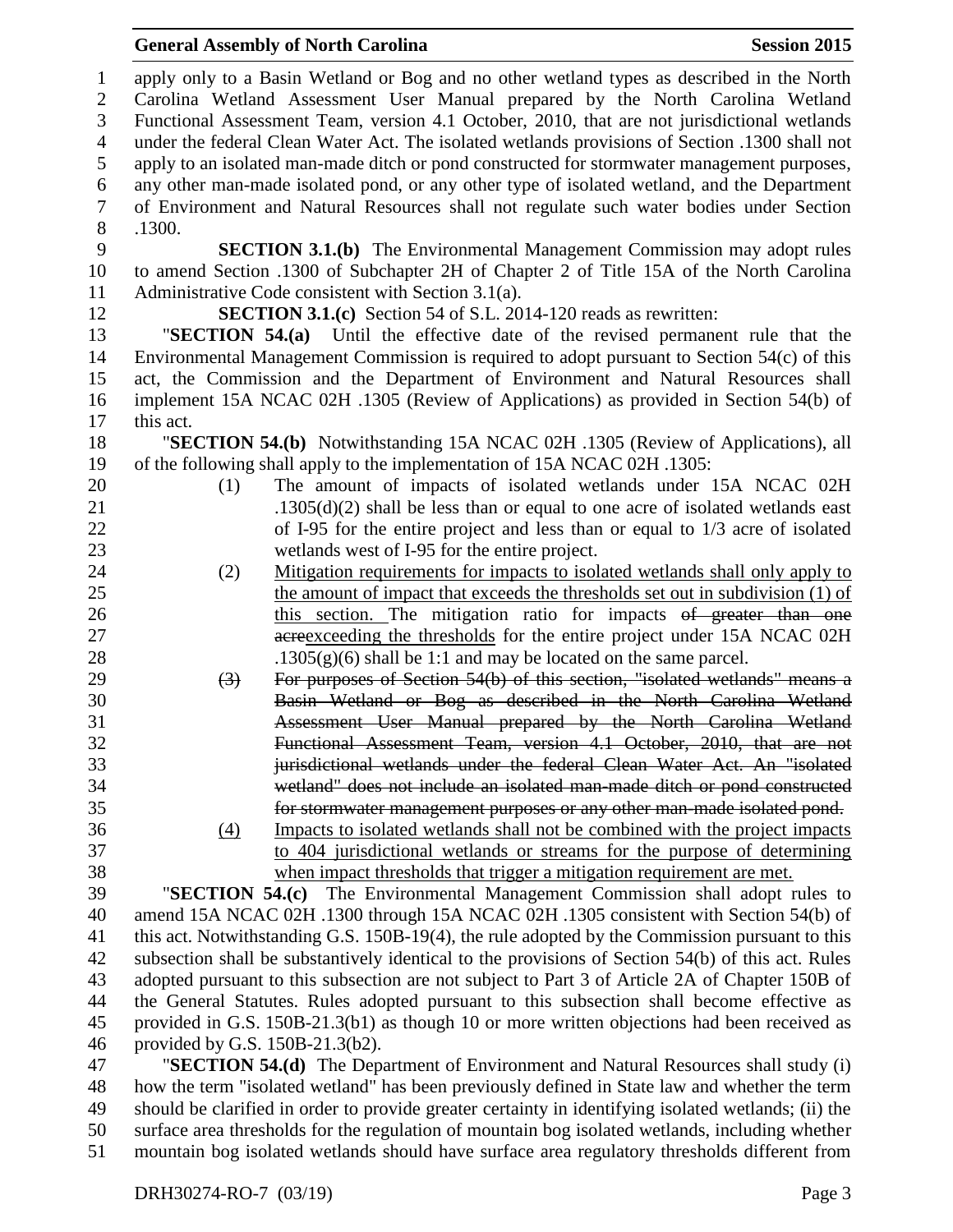|                                                                                                                                                                                                                                                                                   | <b>General Assembly of North Carolina</b><br><b>Session 2015</b>                                                                                                                                |  |
|-----------------------------------------------------------------------------------------------------------------------------------------------------------------------------------------------------------------------------------------------------------------------------------|-------------------------------------------------------------------------------------------------------------------------------------------------------------------------------------------------|--|
| other types of isolated wetlands; and (iii) whether impacts to isolated wetlands should be<br>combined with the project impacts to jurisdictional wetlands or streams for the purpose of<br>determining when impact thresholds that trigger a mitigation requirement are met. The |                                                                                                                                                                                                 |  |
|                                                                                                                                                                                                                                                                                   | Department shall report its findings and recommendations to the Environmental Review<br>Commission on or before November 1, 2014.                                                               |  |
|                                                                                                                                                                                                                                                                                   | "SECTION 54.(e) This section is effective when it becomes law. Section $54(b)$ of this act<br>expires on the date that rules adopted pursuant to Section $54(c)$ of this act become effective." |  |
|                                                                                                                                                                                                                                                                                   | AMEND STORMWATER MANAGEMENT LAW                                                                                                                                                                 |  |
|                                                                                                                                                                                                                                                                                   | <b>SECTION 3.2.(a)</b> Section 3 of S.L. 2013-82 reads as rewritten:                                                                                                                            |  |
| "SECTION 3.                                                                                                                                                                                                                                                                       | The Environmental Management Commission shall adopt rules<br>implementing Section 2 of this act no later than July 1, 2016. November 1, 2016."                                                  |  |
|                                                                                                                                                                                                                                                                                   | <b>SECTION 3.2.(b)</b> G.S. 143-214.7 reads as rewritten:                                                                                                                                       |  |
|                                                                                                                                                                                                                                                                                   | "§ 143-214.7. Stormwater runoff rules and programs.                                                                                                                                             |  |
|                                                                                                                                                                                                                                                                                   |                                                                                                                                                                                                 |  |
| (b2)                                                                                                                                                                                                                                                                              | For purposes of implementing stormwater programs, State stormwater programs and                                                                                                                 |  |
|                                                                                                                                                                                                                                                                                   | local stormwater programs approved pursuant to subsection (d) of this section, all of the                                                                                                       |  |
| following shall apply:                                                                                                                                                                                                                                                            |                                                                                                                                                                                                 |  |
| (1)                                                                                                                                                                                                                                                                               | "built-upon area" Built-upon area" means impervious surface and partially                                                                                                                       |  |
|                                                                                                                                                                                                                                                                                   | impervious surface to the extent that the partially impervious surface does                                                                                                                     |  |
|                                                                                                                                                                                                                                                                                   | not allow water to infiltrate through the surface and into the subsoil.                                                                                                                         |  |
|                                                                                                                                                                                                                                                                                   | "Built-upon area" does not include a slatted deck or the water area of a                                                                                                                        |  |
|                                                                                                                                                                                                                                                                                   | swimming pool.                                                                                                                                                                                  |  |
| (2)                                                                                                                                                                                                                                                                               | Vegetative buffers adjacent to intermittent streams shall be measured from                                                                                                                      |  |
|                                                                                                                                                                                                                                                                                   | the center of the stream bed.                                                                                                                                                                   |  |
| (3)                                                                                                                                                                                                                                                                               | The volume, velocity, and discharge rates of water associated with the                                                                                                                          |  |
|                                                                                                                                                                                                                                                                                   | one-year, 24-hour storm and the difference in stormwater runoff from the                                                                                                                        |  |
|                                                                                                                                                                                                                                                                                   | predevelopment and postdevelopment conditions for the one-year, 24-hour                                                                                                                         |  |
|                                                                                                                                                                                                                                                                                   | storm shall be calculated using any acceptable engineering hydrologic and                                                                                                                       |  |
|                                                                                                                                                                                                                                                                                   | hydraulic methods.                                                                                                                                                                              |  |
| (4)                                                                                                                                                                                                                                                                               | Development may occur within a vegetative buffer if the stormwater runoff                                                                                                                       |  |
|                                                                                                                                                                                                                                                                                   | from the development is discharged outside of the vegetative buffer and is                                                                                                                      |  |
|                                                                                                                                                                                                                                                                                   | managed so that it otherwise complies with all applicable State and federal                                                                                                                     |  |
|                                                                                                                                                                                                                                                                                   | stormwater management requirements.                                                                                                                                                             |  |
| (5)                                                                                                                                                                                                                                                                               | The requirements that apply to development activities within one-half mile                                                                                                                      |  |
|                                                                                                                                                                                                                                                                                   | of and draining to Class SA waters or within one-half mile of Class SA                                                                                                                          |  |
|                                                                                                                                                                                                                                                                                   | waters and draining to unnamed freshwater tributaries shall not apply to                                                                                                                        |  |
|                                                                                                                                                                                                                                                                                   | development activities and associated stormwater discharges that do not                                                                                                                         |  |
|                                                                                                                                                                                                                                                                                   | occur within one-half mile of and draining to Class SA waters or are not                                                                                                                        |  |
|                                                                                                                                                                                                                                                                                   | within one-half mile of Class SA waters and draining to unnamed freshwater<br>tributaries."                                                                                                     |  |
|                                                                                                                                                                                                                                                                                   |                                                                                                                                                                                                 |  |
| (d)                                                                                                                                                                                                                                                                               |                                                                                                                                                                                                 |  |
|                                                                                                                                                                                                                                                                                   | The Commission shall review each stormwater management program submitted by                                                                                                                     |  |
|                                                                                                                                                                                                                                                                                   | a State agency or unit of local government and shall notify the State agency or unit of local<br>government that submitted the program that the program has been approved, approved with        |  |
|                                                                                                                                                                                                                                                                                   | modifications, or disapproved. The Commission shall approve a program only if it finds that                                                                                                     |  |
|                                                                                                                                                                                                                                                                                   | the standards of the program equal or exceed those of the model program adopted by the                                                                                                          |  |
|                                                                                                                                                                                                                                                                                   | Commission pursuant to this section.                                                                                                                                                            |  |
| $\pmb{\mathsf{H}}$<br>. $\dot{\ }$                                                                                                                                                                                                                                                |                                                                                                                                                                                                 |  |
|                                                                                                                                                                                                                                                                                   | <b>SECTION 3.2.(c)</b> No later than January 1, 2016, a State agency or local                                                                                                                   |  |
|                                                                                                                                                                                                                                                                                   | government that implements a stormwater management program approved pursuant to                                                                                                                 |  |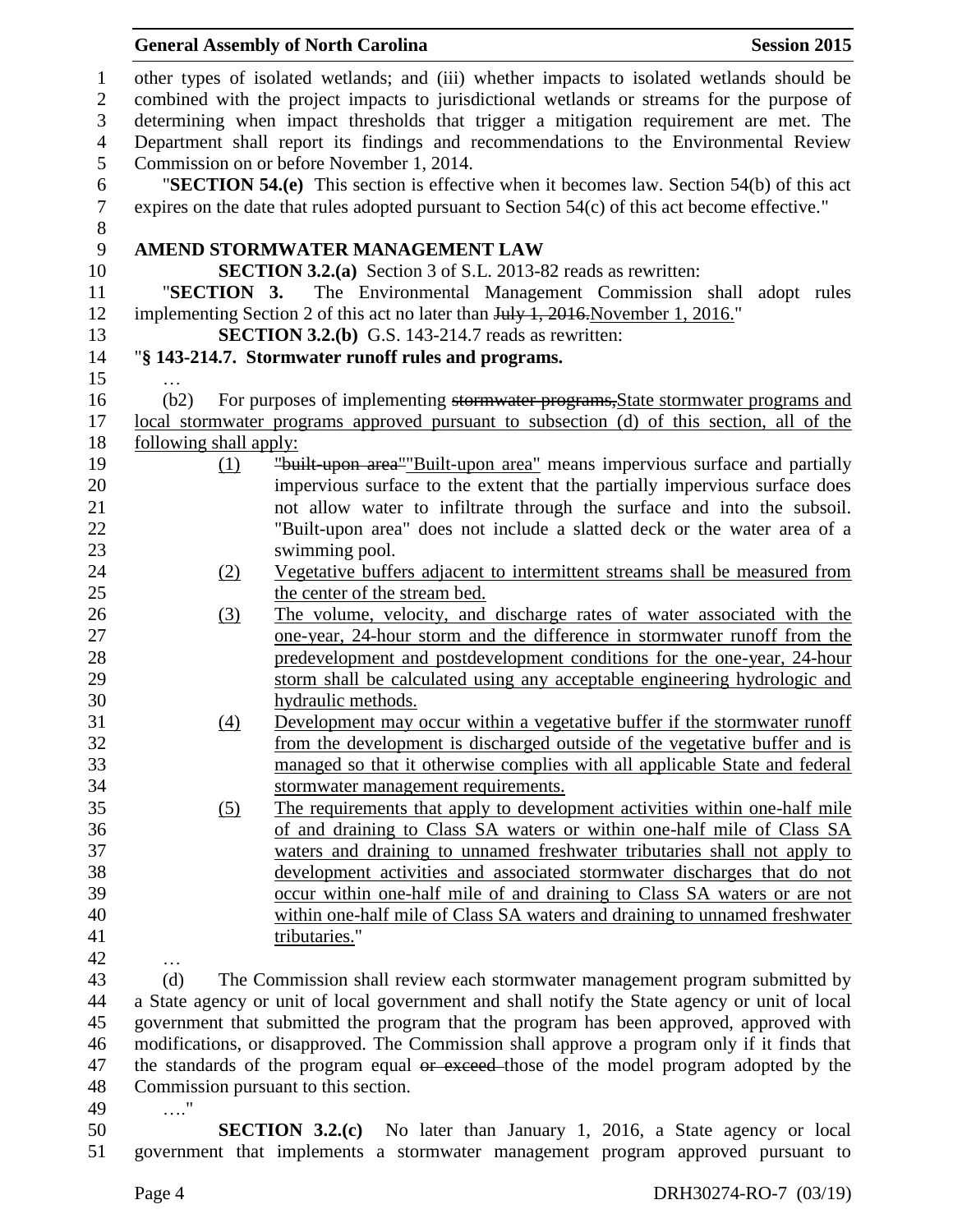subsection (d) of G.S. 143-214.7 shall submit its current stormwater management program or a revised stormwater management program to the Environmental Management Commission. No later than July 1, 2016, the Environmental Management Commission shall review and act on each of the submitted stormwater management programs in accordance with subsection (d) of G.S. 143-214.7, as amended by this section. **SECTION 3.2.(d)** The Environmental Review Commission, with the assistance of the Department of Environment and Natural Resources, shall review the current status of State the Department of Environment and Natural Resources, shall review the current status of State statutes, session laws, rules, and guidance documents related to the management of stormwater in the State. The Commission shall specifically examine whether State statutes, session laws, rules, and guidance documents related to the management of stormwater in the State should be

 recodified or reorganized in order to clarify State law for the management of stormwater. The Commission shall submit legislative recommendations, if any, to the 2016 Regular Session of the 2015 General Assembly.

## **RIPARIAN BUFFER REFORM**

**SECTION 3.3.(a)** G.S. 143-214.23 reads as rewritten:

## "**§ 143-214.23. Riparian Buffer Protection Program: Delegation of riparian buffer protection requirements to local governments.**

 (a) Delegation Permitted. – The Commission may delegate responsibility for the implementation and enforcement of the State's riparian buffer protection requirements to units of local government that have the power to regulate land use. A delegation under this section shall not affect the jurisdiction of the Commission over State agencies and units of local government. Any unit of local government that has the power to regulate land use may request that responsibility for the implementation and enforcement of the State's riparian buffer protection requirements be delegated to the unit of local government. To this end, units of local government may adopt ordinances and regulations necessary to establish and enforce the State's riparian buffer protection requirements.

28 (b) Procedures. – Within 90 days after the Commission receives a complete application requesting delegation of responsibility for the implementation and enforcement of the State's riparian buffer protection requirement, the Commission shall review the application and notify the unit of local government that submitted the application whether the application has been approved, approved with modifications, or disapproved. The Commission shall not approve a delegation unless the Commission finds that local implementation and enforcement of the State's riparian buffer protection requirements will equal implementation and enforcement by the State.

 (b1) Deviations from Minimum State Requirements. – The Commission may approve a delegation application proposing a riparian buffer width that deviates from that required by the State for the type of surface body of water and the river basin or basins in which the unit of local government is located only in accordance with the procedures of this section:

| 40 | (1) | Units of local government may request deviations in riparian buffer widths    |
|----|-----|-------------------------------------------------------------------------------|
| 41 |     | from the Commission when submitting an application under subsection (b)       |
| 42 |     | of this section. Deviations in buffer width enforced by units of local        |
| 43 |     | government under an existing local ordinance may not be enforced after        |
| 44 |     | February 1, 2016, unless the unit of local government has either received     |
| 45 |     | approval for a deviation under the procedures set forth in this subsection or |
| 46 |     | has an application for deviation pending with the Commission. Under no        |
| 47 |     | circumstances shall any existing local ordinance be enforced after June 1,    |
| 48 |     | 2016, unless the Commission has approved the deviation. For purposes of       |
| 49 |     | this subdivision, an "existing local ordinance" is a local ordinance approved |
| 50 |     | prior to August 1, 2015, that includes a deviation in riparian buffer width   |
| 51 |     | from that required by the State.                                              |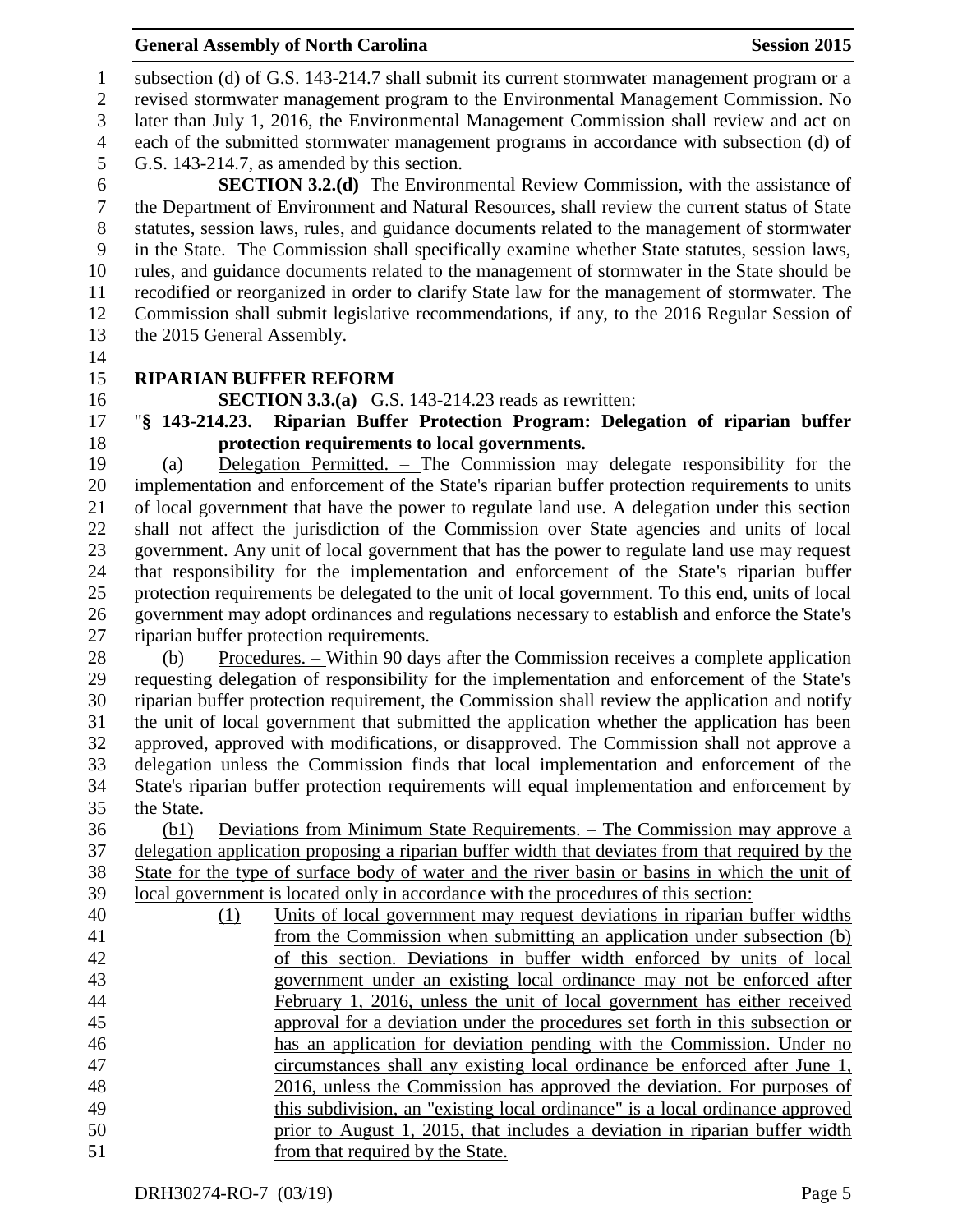|                  | <b>General Assembly of North Carolina</b>                                                            | <b>Session 2015</b> |
|------------------|------------------------------------------------------------------------------------------------------|---------------------|
| (2)              | The Commission may consider a request for a deviation in riparian buffer                             |                     |
|                  | width only if the request is accompanied by a scientific study prepared by or                        |                     |
|                  | on behalf of the unit of local government that provides a justification for the                      |                     |
|                  | deviation based on the topography, soils, hydrology, and environmental                               |                     |
|                  | impacts within the jurisdiction of the unit of local government. The                                 |                     |
|                  | Commission may also require that the study include any other information it                          |                     |
|                  | finds necessary to evaluate the request for deviation.                                               |                     |
| $\left(3\right)$ | The Commission shall grant the request for deviation only if it finds that the                       |                     |
|                  | need for a deviation in riparian buffer width is established by the scientific                       |                     |
|                  | evidence presented by the unit of local government requesting the deviation                          |                     |
|                  | in order to meet the nutrient reduction goal set by the Commission for the                           |                     |
|                  | basin subject to the riparian buffer rule.                                                           |                     |
| (c)              | Local Program Deficiencies. - If the Commission determines that a unit of local                      |                     |
|                  | government is failing to implement or enforce the State's riparian buffer protection                 |                     |
|                  |                                                                                                      |                     |
|                  | requirements, the Commission shall notify the unit of local government in writing and shall          |                     |
|                  | specify the deficiencies in implementation and enforcement. If the local government has not          |                     |
|                  | corrected the deficiencies within 90 days after the unit of local government receives the            |                     |
|                  | notification, the Commission shall rescind delegation and shall implement and enforce the            |                     |
|                  | State's riparian buffer protection program. If the unit of local government indicates that it is     |                     |
|                  | willing and able to resume implementation and enforcement of the State's riparian buffer             |                     |
|                  | protection requirements, the unit of local government may reapply for delegation under this          |                     |
| section.         |                                                                                                      |                     |
| (d)              | <u>Technical Assistance. – The Department shall provide technical assistance to units</u>            |                     |
|                  | of local government in the development, implementation, and enforcement of the State's               |                     |
|                  | riparian buffer protection requirements.                                                             |                     |
| (e)              | <u>Training. – The Department shall provide a stream identification training program to</u>          |                     |
|                  | train individuals to determine the existence of surface water for purposes of rules adopted by       |                     |
|                  | the Commission for the protection and maintenance of riparian buffers. The Department may            |                     |
|                  | charge a fee to cover the full cost of the training program. No fee shall be charged to an           |                     |
|                  | employee of the State who attends the training program in connection with the employee's             |                     |
| official duties. |                                                                                                      |                     |
| (e1)             | <u>Restriction on Treatment of Buffer by State and Local Governments. – Units of</u>                 |                     |
|                  | local government shall not treat the land within a riparian buffer as if the land is the property of |                     |
|                  | the State or any of its subdivisions unless the land or an interest therein has been acquired by     |                     |
|                  | the State or its subdivisions by a conveyance or by eminent domain. Land within a riparian           |                     |
|                  | buffer in which neither the State nor its subdivisions holds any property interest may be used to    |                     |
|                  | satisfy any other development-related regulatory requirements based on property size.                |                     |
| (e2)             | Recordation of Common Area Buffers. - When riparian buffers are included within                      |                     |
|                  | a lot, units of local governments shall require that the buffer area be denominated on the           |                     |
|                  | recorded plat. When riparian buffers are (i) placed outside of lots in portions of a subdivision     |                     |
|                  | that are designated as common areas or open space, and (ii) neither the State nor its                |                     |
|                  | subdivisions holds any property interest in that riparian buffer area, the unit of local             |                     |
|                  | government shall attribute to each lot abutting the riparian buffer area a proportionate share       |                     |
|                  | based on the area of all lots abutting the riparian buffer area for purposes of                      |                     |
|                  | development-related regulatory requirements based on property size.                                  |                     |
| (e3)             | Limitation on Local Government Riparian Area Restrictions. - Units of local                          |                     |
|                  | government may impose restrictions upon the use of riparian areas as defined in 15A NCAC             |                     |
|                  | 02B .0202 only within river basins where riparian buffers are required by the State. Units of        |                     |
|                  | local government may impose restrictions upon riparian areas to satisfy State riparian buffer        |                     |
|                  | requirements by means of: a zoning district, subdivision or development regulation;                  |                     |
|                  | comprehensive plan; policy; resolution; or any other act carrying the effect of law. The width of    |                     |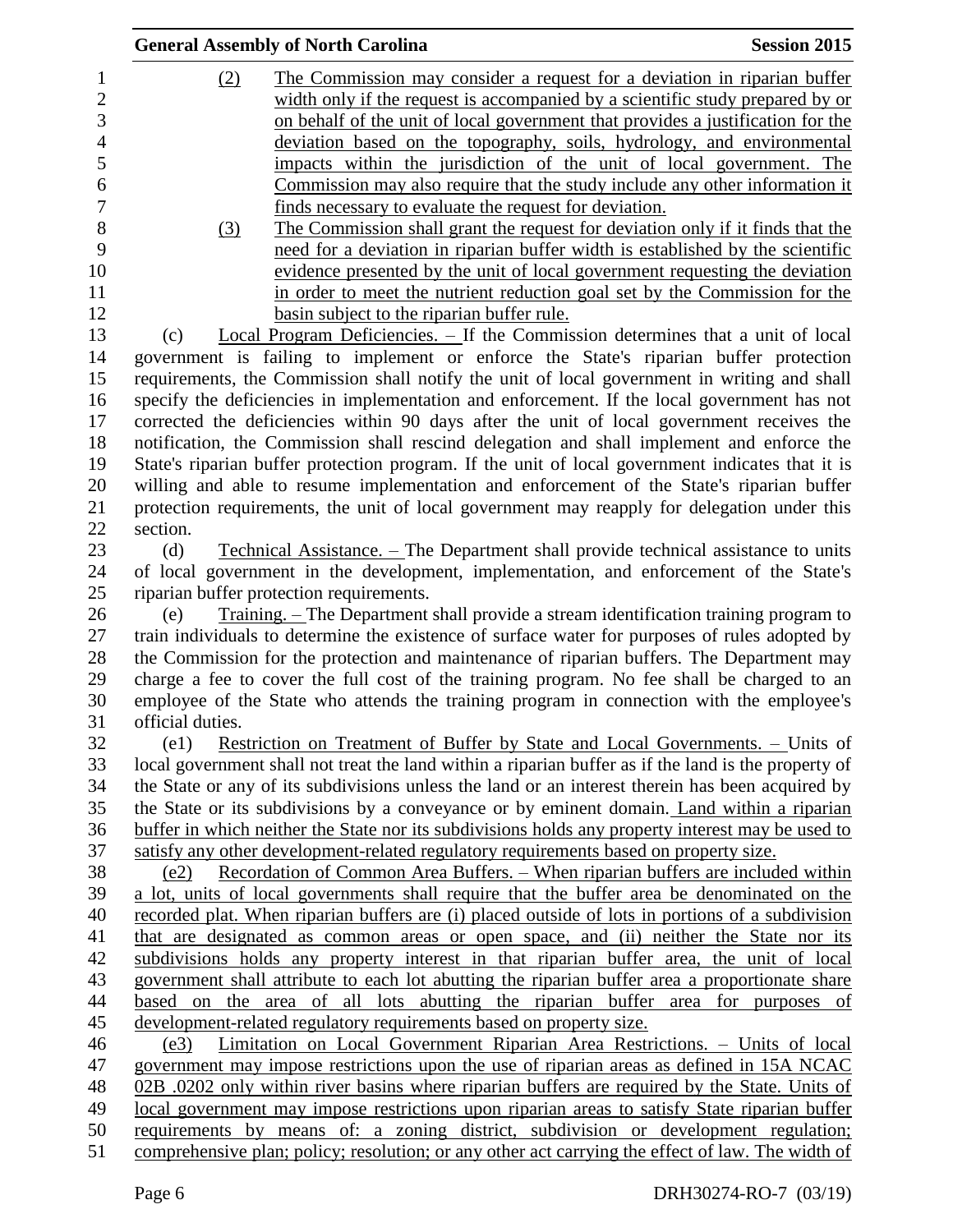|                |                         | <b>General Assembly of North Carolina</b><br><b>Session 2015</b>                                   |
|----------------|-------------------------|----------------------------------------------------------------------------------------------------|
| $\mathbf{1}$   |                         | the restricted area and the body of water to which the restrictions apply shall not deviate from   |
| $\sqrt{2}$     |                         | State requirements unless the deviation has been approved under subsection (b1) of this section.   |
| $\mathfrak{Z}$ |                         | For purposes of this subsection, the terms "riparian areas" and "riparian buffer areas" shall have |
| $\overline{4}$ | the same meaning.       |                                                                                                    |
| $\mathfrak s$  | (e4)                    | Exception. – Neither the restrictions in subsection (e3) of this section nor the                   |
| 6              |                         | riparian buffer deviation approval procedures of subsection (b1) of this section shall apply to    |
| $\tau$         |                         | any local ordinance initially adopted prior to July 22, 1997, and any subsequent modifications     |
| $8\,$          |                         | that have the following characteristics:                                                           |
| 9              | (1)                     | The ordinance includes findings that the setbacks from surface water bodies                        |
| 10             |                         | are imposed for purposes that include the protection of aesthetics, fish and                       |
| 11             |                         | wildlife habitat and recreational use by maintaining water temperature,                            |
| 12             |                         | healthy tree canopy and understory, and the protection of the natural                              |
| 13             |                         | shoreline through minimization of erosion and potential chemical pollution                         |
| 14             |                         | in addition to the protection of water quality and the prevention of excess                        |
| 15             |                         | nutrient runoff.                                                                                   |
| 16             | (2)                     | The ordinance includes provisions to permit under certain circumstances (i)                        |
| 17             |                         | small or temporary structures within 50 feet of the water body and (ii) docks                      |
| 18             |                         | and piers within and along the edge of the water body.                                             |
| 19             | (e5)                    | Definition. - For purposes of this section, "development-related regulatory                        |
| 20             |                         | requirements based on property size" means requirements that forbid or require particular uses,    |
| 21             |                         | activities, or practices for some percentage of the area of a lot or for lots above or below a     |
| 22             |                         | particular size, including, but not limited to, perimeter buffers, maximum residential density,    |
| 23             |                         | tree conservation ordinances, minimum lot size requirements, or nonresidential floor area ratio    |
| 24             | requirements.           |                                                                                                    |
| 25             | (f)                     | Rules. – The Commission may adopt rules to implement this section."                                |
| 26             |                         | <b>SECTION 3.3.(b)</b> Part 1 of Article 21 of Chapter 143 of the General Statutes is              |
| 27             |                         | amended by adding two new sections to read:                                                        |
| 28             |                         | "§ 143-214.18. Exemption to riparian buffer requirements for certain private properties.           |
| 29             | (a)                     | Definition. - For purposes of this section, "applicable buffer rule" refers to any of              |
| 30             |                         | the following rules that are applicable to a tract of land:                                        |
| 31             | (1)                     | Neuse River Basin. - 15A NCAC 02B .0233, effective August 1, 2000.                                 |
| 32             | (2)                     | Tar-Pamlico River Basin. - 15A NCAC 02B .0259, effective August 1,                                 |
| 33             |                         | 2000.                                                                                              |
| 34             | $\left(3\right)$        | Randleman Lake Water Supply Watershed. - 15A NCAC 02B .0250,                                       |
| 35             |                         | effective June 1, 2010.                                                                            |
| 36             | (4)                     | Catawba River Basin. - 15A NCAC 02B .0243, effective August 1, 2004.                               |
| 37             | (5)                     | Jordan Water Supply Nutrient Strategy. - 15A NCAC 02B .0268, effective                             |
| 38             |                         | September 1, 2011.                                                                                 |
| 39             | $\underline{(6)}$       | Goose Creek Watershed of the Yadkin Pee-Dee River Basin. - 15A NCAC                                |
| 40             |                         | 02B .0605 and 02B .0607, effective February 1, 2009.                                               |
| 41             | (b)                     | Exemption. – Absent a requirement of federal law or an imminent threat to public                   |
| 42             |                         | health or safety, an applicable buffer rule shall not apply to any tract of land that meets all of |
| 43             | the following criteria: |                                                                                                    |
| 44             | (1)                     | With the exception set forth in subsection (c) of this section, the tract was                      |
| 45             |                         | platted and recorded in the register of deeds in the county where the tract is                     |
| 46             |                         | located prior to the effective date of the applicable buffer rule.                                 |
| 47             | (2)                     | Other than the applicable buffer rule, the use of the tract complies with either                   |
| 48             |                         | of the following:                                                                                  |
| 49             |                         | The rules and other laws regulating and applicable to that tract on the<br>$\underline{a}$ .       |
| 50             |                         | effective date for the applicable buffer rule set out in subsection (a)                            |
| 51             |                         | of this section.                                                                                   |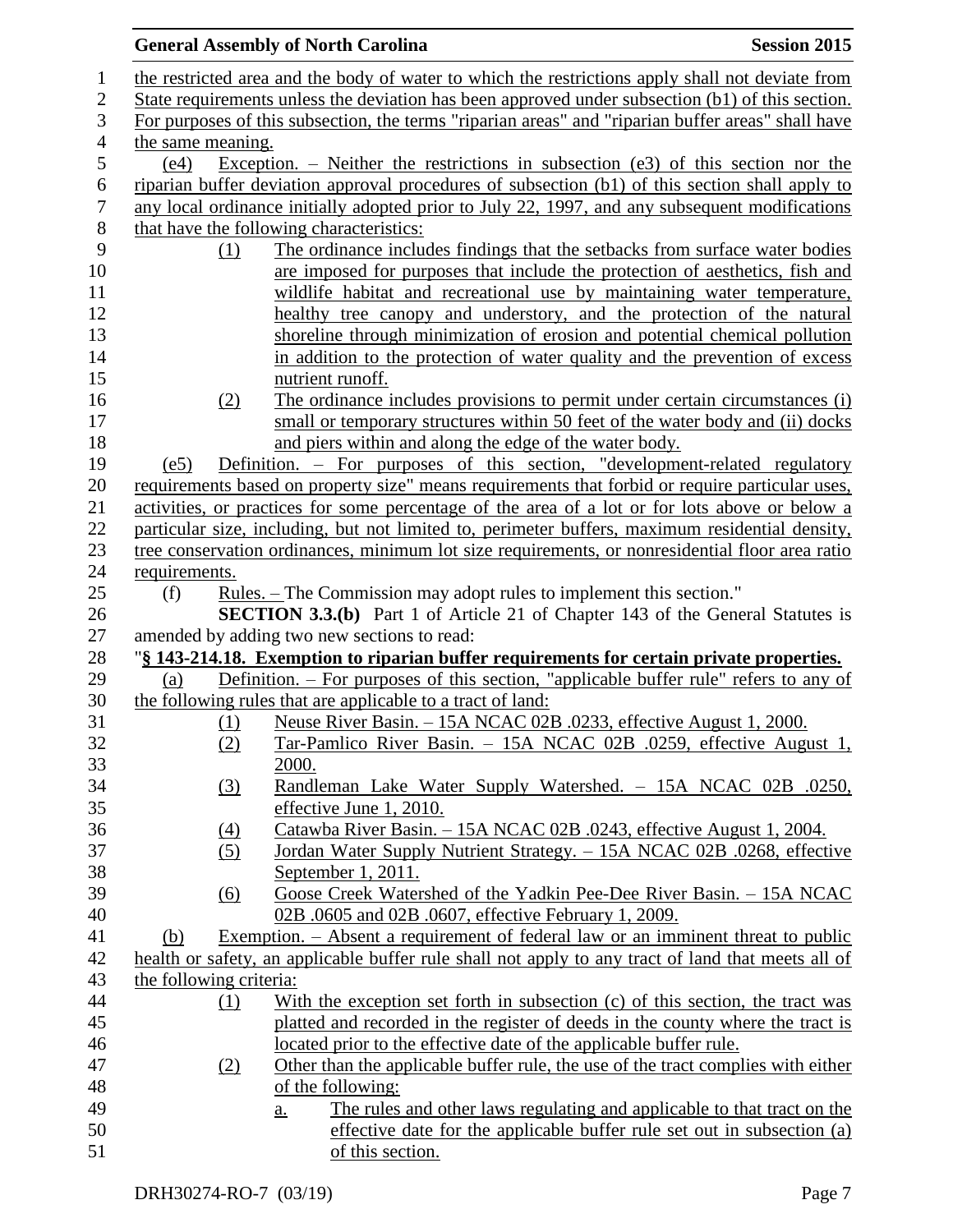|                                  | <b>General Assembly of North Carolina</b>                                                                                                                  | <b>Session 2015</b> |
|----------------------------------|------------------------------------------------------------------------------------------------------------------------------------------------------------|---------------------|
|                                  | The current rules, if the application of those rules to the tract was<br><u>b.</u>                                                                         |                     |
|                                  | initiated after the effective date for the applicable buffer rule by the                                                                                   |                     |
|                                  | unit of local government with jurisdiction over the tract and not at the                                                                                   |                     |
|                                  | request of the property owner.                                                                                                                             |                     |
| (c)                              | If a tract of land described in subsection (b) of this section is converted to a use that                                                                  |                     |
|                                  | does not comply with subdivision $(b)(2)$ of this section, then the applicable buffer rule shall                                                           |                     |
| <u>apply.</u>                    |                                                                                                                                                            |                     |
| (d)                              | The tract of land shall retain an exemption under subsection (b) of this section if                                                                        |                     |
| either of the following applies: |                                                                                                                                                            |                     |
| (1)                              | The tract has been replatted and rerecorded after the effective date for the                                                                               |                     |
|                                  | applicable buffer rule as a result of an eminent domain action and the tract                                                                               |                     |
|                                  | continues to comply with subdivision $(b)(2)$ of this section.                                                                                             |                     |
| (2)                              | The tract is a recombination exempt from the definition of subdivision under                                                                               |                     |
|                                  | G.S. 160A-376 or G.S. 153A-33 and recorded after the effective date of the                                                                                 |                     |
|                                  | applicable buffer rule, and the recombination consists of all, or portions of,                                                                             |                     |
|                                  | parcels meeting the requirements for exemption from the applicable buffer                                                                                  |                     |
|                                  | rule set forth in subsection (b) of this section.                                                                                                          |                     |
| (e)                              | For purposes of meeting the requirements of subdivision $(b)(2)$ of this section, the                                                                      |                     |
|                                  | following shall be interpreted to be "complying with the rules and other laws regulating and                                                               |                     |
|                                  | applicable to that property on the effective date for the applicable buffer rule":                                                                         |                     |
| (1)                              | The conversion of a tract of land that was undeveloped prior to the effective                                                                              |                     |
|                                  | date of the applicable buffer rule to a use that was permitted under                                                                                       |                     |
|                                  | applicable local ordinances in effect prior to the effective date of the                                                                                   |                     |
|                                  | applicable buffer rule, even if the conversion is approved after the effective                                                                             |                     |
|                                  | date of the applicable buffer rule.                                                                                                                        |                     |
| (2)                              | The conversion of the tract of land to a use permitted under applicable local                                                                              |                     |
|                                  | <u>rules or ordinances that have been applied to the property since the effective</u>                                                                      |                     |
|                                  | date of the applicable buffer rule as a result of either (i) a change in<br>regulations applied by the unit of local government with jurisdiction over the |                     |
|                                  | tract; or (ii) a change in the unit of local government having jurisdiction over                                                                           |                     |
|                                  | the tract which results in the application of regulations to the tract after the                                                                           |                     |
|                                  | effective date of the applicable buffer rule.                                                                                                              |                     |
| (f)                              | An exemption to an applicable buffer rule under this section runs with the land, if                                                                        |                     |
|                                  | notice of the exemption is recorded with the register of deeds at or prior to the next conveyance                                                          |                     |
|                                  | of the tract or portion of the tract."                                                                                                                     |                     |
|                                  | "§ 143-214.19. Delineation of protective riparian buffers for coastal wetlands in the Neuse                                                                |                     |
|                                  | <b>River and Tar-Pamlico River Basins.</b>                                                                                                                 |                     |
| <u>(a)</u>                       | The following definitions apply in this section:                                                                                                           |                     |
| (1)                              | Coastal wetlands. - Any salt marsh or other marsh subject to regular or                                                                                    |                     |
|                                  | occasional flooding by tides, including wind tides (whether or not the                                                                                     |                     |
|                                  | tidewaters reach the marshland areas through natural or artificial                                                                                         |                     |
|                                  | watercourses), provided this shall not include hurricane or tropical storm                                                                                 |                     |
|                                  | tides.                                                                                                                                                     |                     |
| (2)                              | Marshlands. $-$ The term has the same meaning as G.S. 113-229(n).                                                                                          |                     |
| (b)                              | If State law requires a protective riparian buffer for coastal wetlands in either the                                                                      |                     |
|                                  | Neuse River Basin or the Tar-Pamlico River Basin, the coastal wetlands and marshlands shall                                                                |                     |
|                                  | not be treated as part of the surface waters but instead shall be included in the measurement of                                                           |                     |
|                                  | the protective riparian buffer. The protective riparian buffer for any of the coastal wetlands or                                                          |                     |
|                                  | marshlands in the Neuse River Basin or the Tar-Pamlico River Basin shall be delineated as                                                                  |                     |
| follows:                         |                                                                                                                                                            |                     |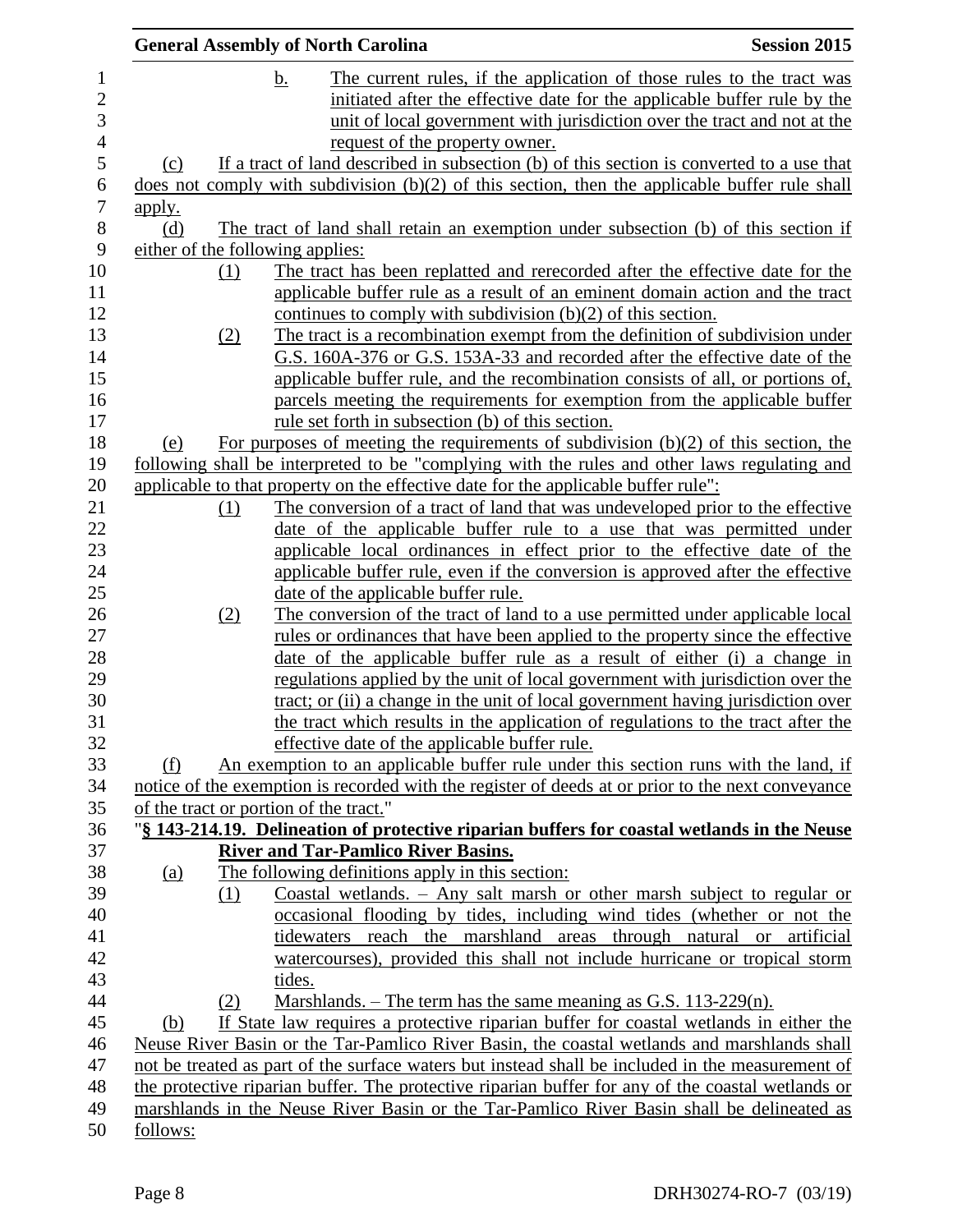|                               | <b>General Assembly of North Carolina</b>                                                                                                                                                  | <b>Session 2015</b> |
|-------------------------------|--------------------------------------------------------------------------------------------------------------------------------------------------------------------------------------------|---------------------|
| (1)                           | If the coastal wetlands or marshlands extend less than 50 feet from the high                                                                                                               |                     |
|                               | normal water level or normal water level, as appropriate, and therefore                                                                                                                    |                     |
|                               | would not encompass a 50-foot area beyond the appropriate water level, then                                                                                                                |                     |
|                               | the protective riparian buffer shall include all of the coastal wetlands and                                                                                                               |                     |
|                               | marshlands and enough of the upland footage to equal a total of 50 feet from                                                                                                               |                     |
|                               | the appropriate normal high water level or the normal water level measured                                                                                                                 |                     |
|                               | horizontally on a line perpendicular to the surface water.                                                                                                                                 |                     |
| (2)                           | If the coastal wetlands or marshlands extend 50 feet or more from the                                                                                                                      |                     |
|                               | normal high water level or normal water level, as appropriate, then the                                                                                                                    |                     |
|                               | protective riparian buffer shall be the full width of the marshlands or coastal                                                                                                            |                     |
|                               | wetlands up to the landward limit of the marshlands or coastal wetlands but                                                                                                                |                     |
|                               | shall not extend beyond the landward limit of the marshlands or coastal                                                                                                                    |                     |
|                               | wetlands."                                                                                                                                                                                 |                     |
|                               | SECTION 3.3.(c) Article 21 of Chapter 143 of the General Statutes is amended by                                                                                                            |                     |
| adding a new section to read: |                                                                                                                                                                                            |                     |
|                               | "§ 143-214.27 Riparian Buffer Conditions in Environmental Permits.                                                                                                                         |                     |
| (a)                           | Except as set forth in subsection (b) of this section, the Department may not impose                                                                                                       |                     |
|                               | as a condition of any permit issued under this Article riparian buffer requirements that exceed                                                                                            |                     |
|                               | established standards for the river basin within which the activity or facility receiving the                                                                                              |                     |
|                               | permit is located. If no riparian buffer standards have been established for the river basin within                                                                                        |                     |
|                               | which the activity or facility receiving the permit is located, then the Department shall not                                                                                              |                     |
|                               | impose a buffer standard as a condition for a permit that exceeds the standard for the Neuse                                                                                               |                     |
|                               | River Basin set forth in 15A NCAC 02B .0233.                                                                                                                                               |                     |
| (b)                           | The Department may impose as a condition of any permit issued under this Article a                                                                                                         |                     |
|                               | more restrictive riparian buffer requirement than that established for the river basin within                                                                                              |                     |
|                               | which the activity or facility receiving the permit is located, or a riparian buffer requirement in                                                                                        |                     |
|                               | a river basin where no riparian buffer standards have been established as set forth in this                                                                                                |                     |
|                               | subsection. Prior to imposing the riparian buffer permit condition, the Commission must make                                                                                               |                     |
|                               | a finding that the condition is necessary in order to meet the nutrient reduction goals for the                                                                                            |                     |
|                               | river basin within which the activity or facility receiving the permit is located, based on                                                                                                |                     |
|                               | basin-specific evidence compiled through a scientific study prepared by or on behalf of the                                                                                                |                     |
|                               | Department that provides a justification for the permit condition based on the topography, soils,                                                                                          |                     |
|                               | or hydrology of the river basin, the environmental impacts of the activity or facility, and any                                                                                            |                     |
|                               | other information the Commission finds necessary to evaluate the need for the riparian buffer                                                                                              |                     |
| permit condition."            |                                                                                                                                                                                            |                     |
|                               | <b>SECTION 3.3.(d)</b> This section becomes effective August 1, 2015.                                                                                                                      |                     |
|                               |                                                                                                                                                                                            |                     |
|                               | <b>WILDLIFE SEARCH AND SEIZURE</b>                                                                                                                                                         |                     |
| " $(k)$                       | <b>SECTION 3.4.(a)</b> G.S. 113-136(k) reads as rewritten:                                                                                                                                 |                     |
|                               | It is unlawful to refuse to exhibit upon request by any inspector, protector, or other                                                                                                     |                     |
|                               | law enforcement officer any item required to be carried by any law or rule as to which<br>inspectors or protectors have enforcement jurisdiction. The items that must be exhibited include |                     |
|                               | boating safety or other equipment or any license, permit, tax receipt, certificate, or                                                                                                     |                     |
|                               | identification. It is unlawful to refuse to allow inspectors, protectors, or other law enforcement                                                                                         |                     |
|                               | officers to inspect weapons, equipment, fish, or wildlife that if the officer reasonably believes                                                                                          |                     |
|                               | them to be possessed incident to an activity regulated by any law or rule as to which inspectors                                                                                           |                     |
|                               | and protectors have enforcement jurisdiction. jurisdiction and the officer has a reasonable                                                                                                |                     |
|                               | suspicion that a violation has been committed. Except as authorized by G.S. 113-137, nothing                                                                                               |                     |
|                               | in this section gives an inspector, protector, or other law enforcement officer the authority to                                                                                           |                     |
|                               | inspect weapons, equipment, fish, or wildlife in the absence of a person in apparent control of                                                                                            |                     |
| the item to be inspected."    |                                                                                                                                                                                            |                     |